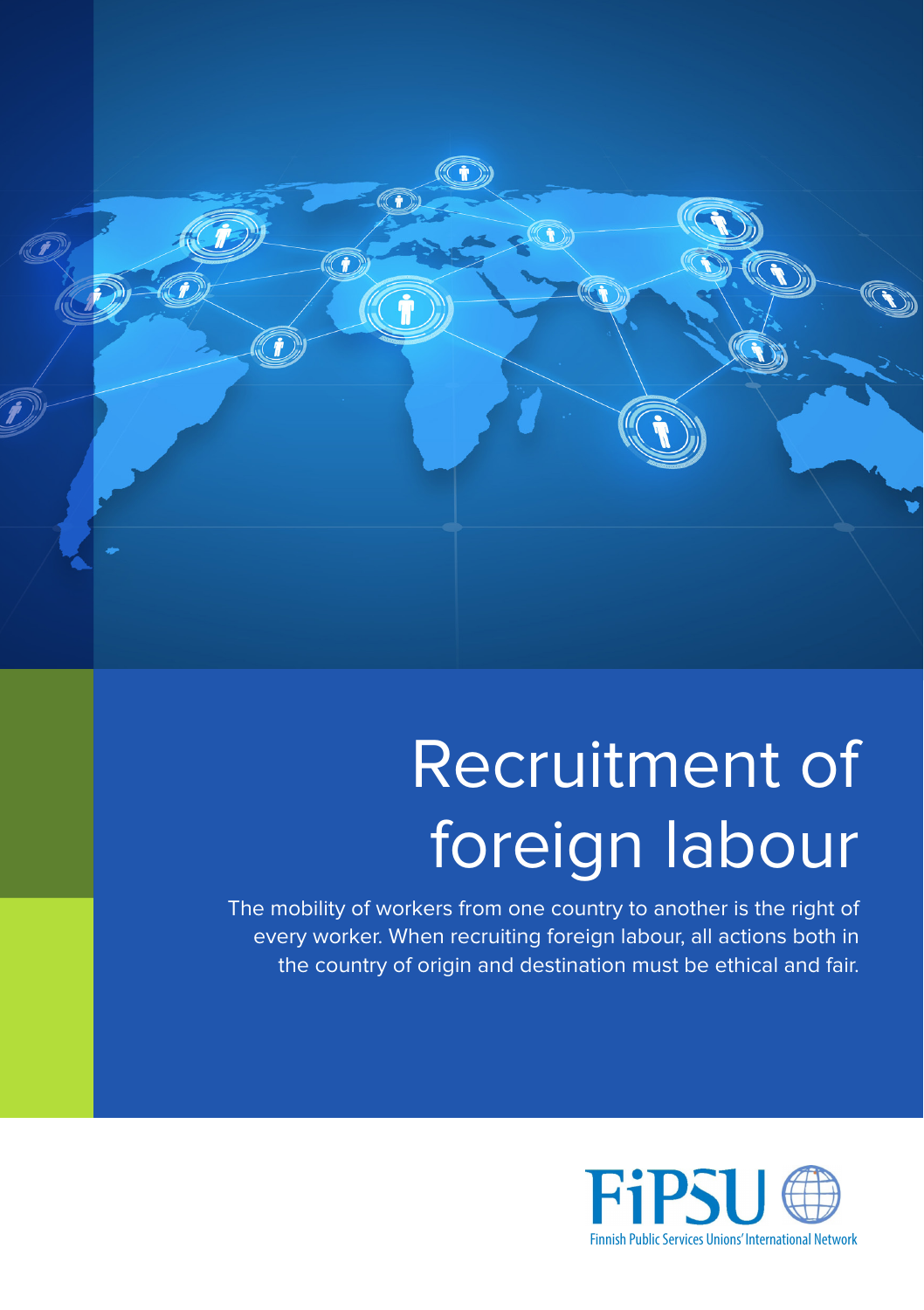

## **FIPSU REQUIRES THAT**

- ► The recruitment of foreign labour shall be carried out ethically, and Finland shall not transfer the burden of its own shortage of labour to other countries. The emigration of a country's professional labour force shall not erode the basic services in that country, nor shall it distort the education system to produce professionals for the needs of other countries.
- ► All parties involved in the labour recruiting process shall comply with the legislation and with the applicable Finnish collective agreement. The employer shall be responsible for ensuring that the foreign

employee has all of the necessary permits for residing, working and exercising a profession in Finland.

- ► Recruitment is a controlled activity. Direct or indirect costs related to arranging work shall not be collected from the recruited person.
- ► In recruiting from foreign countries, the employer shall see to it that the employee receives, already in his or her country of departure, sufficient information about the workplace, work tasks, the language and professional qualification requirements, the conditions of employment, employees'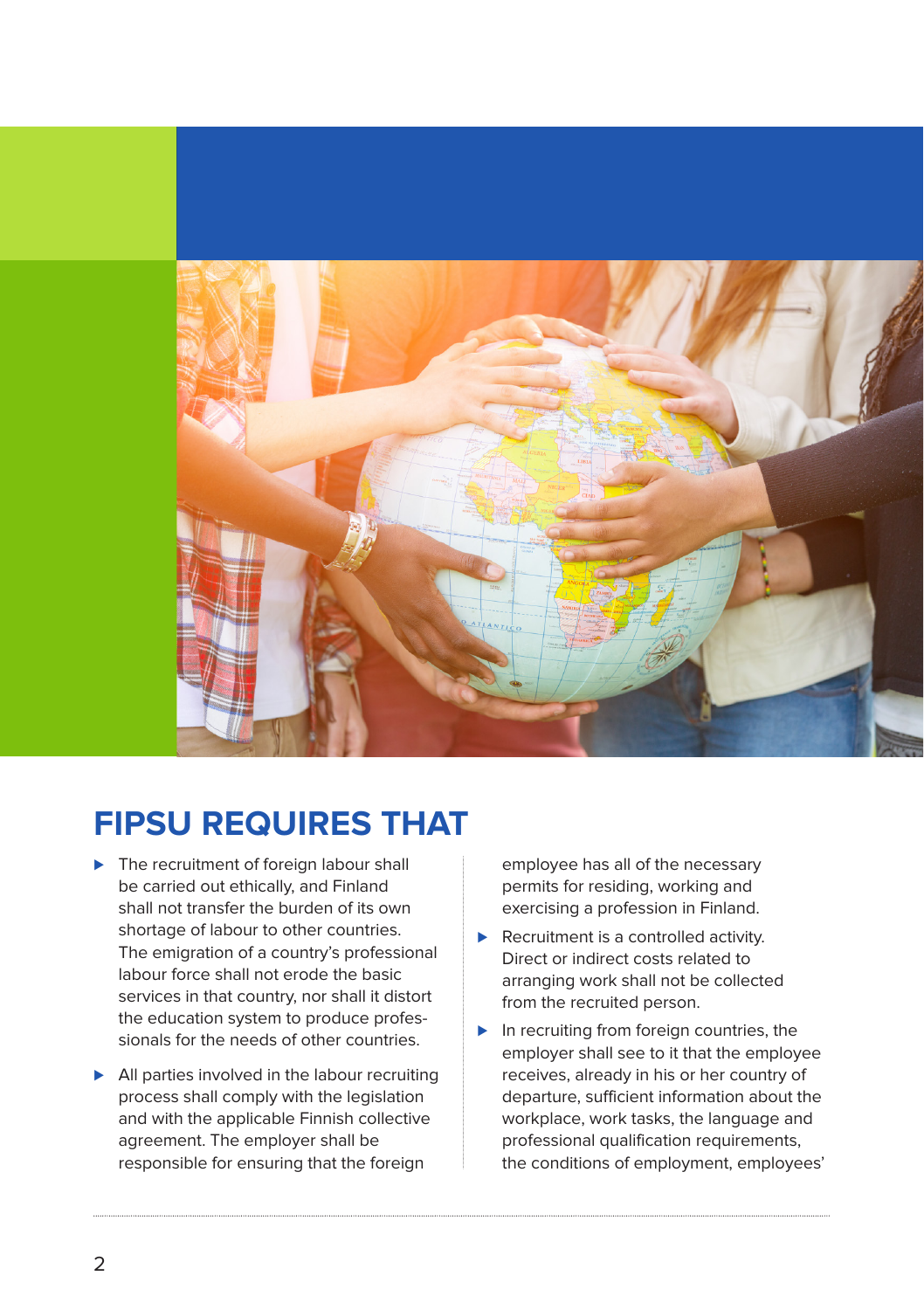rights and obligations, and trade union activity, as well as information about Finnish society and legislation.

- ► The recruitment of foreign labour shall not create parallel labour markets. All employees must have the same rights and obligations, such as the right to organise and the right to the same pay and the same working conditions.
- ▶ Professionals from other countries shall be recruited for tasks for which they have been trained and for which they are qualified. For employees who cannot work directly in the tasks for which they have been trained, a training route must be created in order to guarantee a similar level of competence according to Finnish training, sufficient language skills as well as employment as quickly as possible in the tasks for which the training was provided.
- ► The employer shall offer employees language courses both during recruitment and during employment. Different tasks require different levels of general and professional language proficiency. Language training to ensure that the employee has sufficient language proficiency for the work tasks, must take place during working hours. Sufficient language proficiency means that the customer's safety is not jeopardised and that the employee's and work community's occupational safety is not threatened.
- ▶ An integration training route shall be created for people arriving in Finland to work, which will support both general and professional language proficiency and working life awareness. Diverse language skills enable full membership in the work community and in society.
- ⊲ Sufficient resources shall be set aside to supervise that the employment terms of foreign employees are complied with. More severe sanctions must be imposed for the exploitation of employees, extortion-type work discrimination and human trafficking.
- ► In public contracts, responsible goods and service purchases shall be made in order to prevent labour trafficking and the exploitation of foreign employees. Procurements and subcontracting shall be supervised better, and minimum employment terms must be included in procurement contracts for the entire public sector.
- ► The training and employment of immigrants living in Finland shall be supported, with a particular emphasis on women's employment.
- ► The rules of working life shall be fair for everyone and working conditions are in order. A zero-tolerance policy shall be followed at the workplace toward inappropriate behaviour, discrimination and racism.
- ► The employer shall enable two-way integration by offering training for personnel and by coaching supervisors in diversity management.
- ▶ The Government of Finland, municipalities and employers shall prepare for the challenges and costs arising from the immigration of foreign employees' family members. The need for public services is increasing and diversifying. Preparations must also be made to ensure that foreign employees and their family members are covered by the Finnish social services system.
- ► Family reunification shall be made easier to help immigrants integrate and commit to Finnish society and working life.